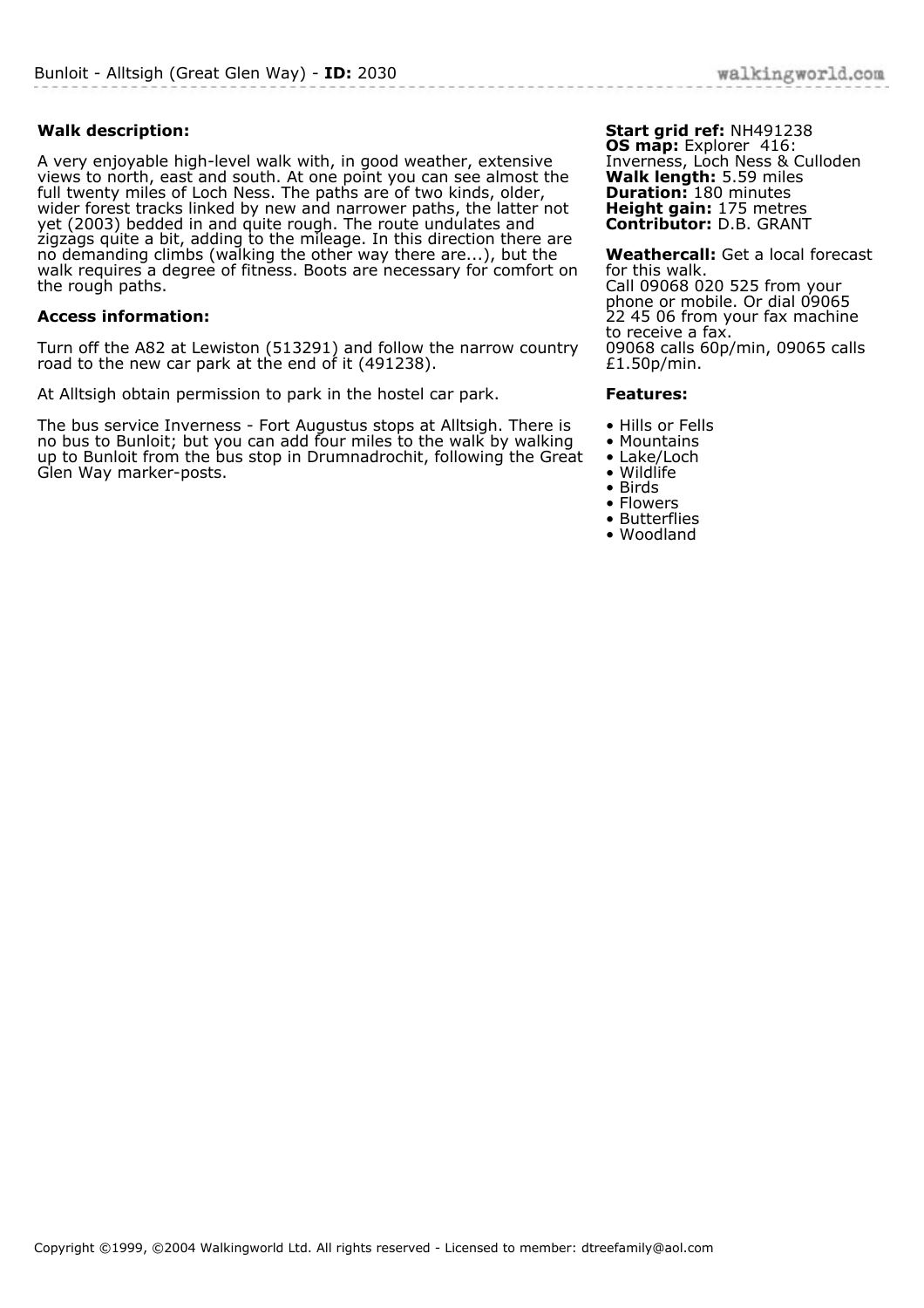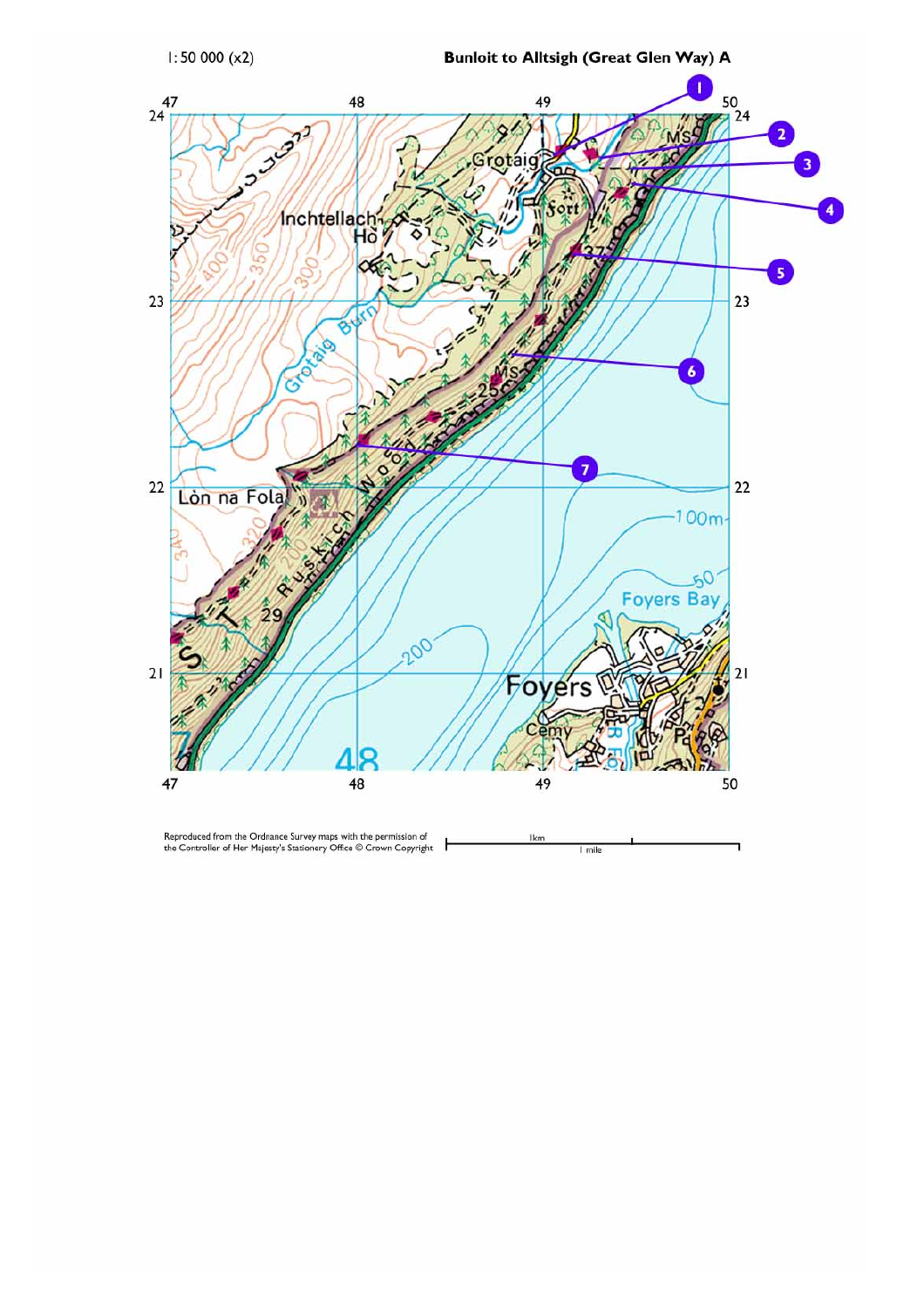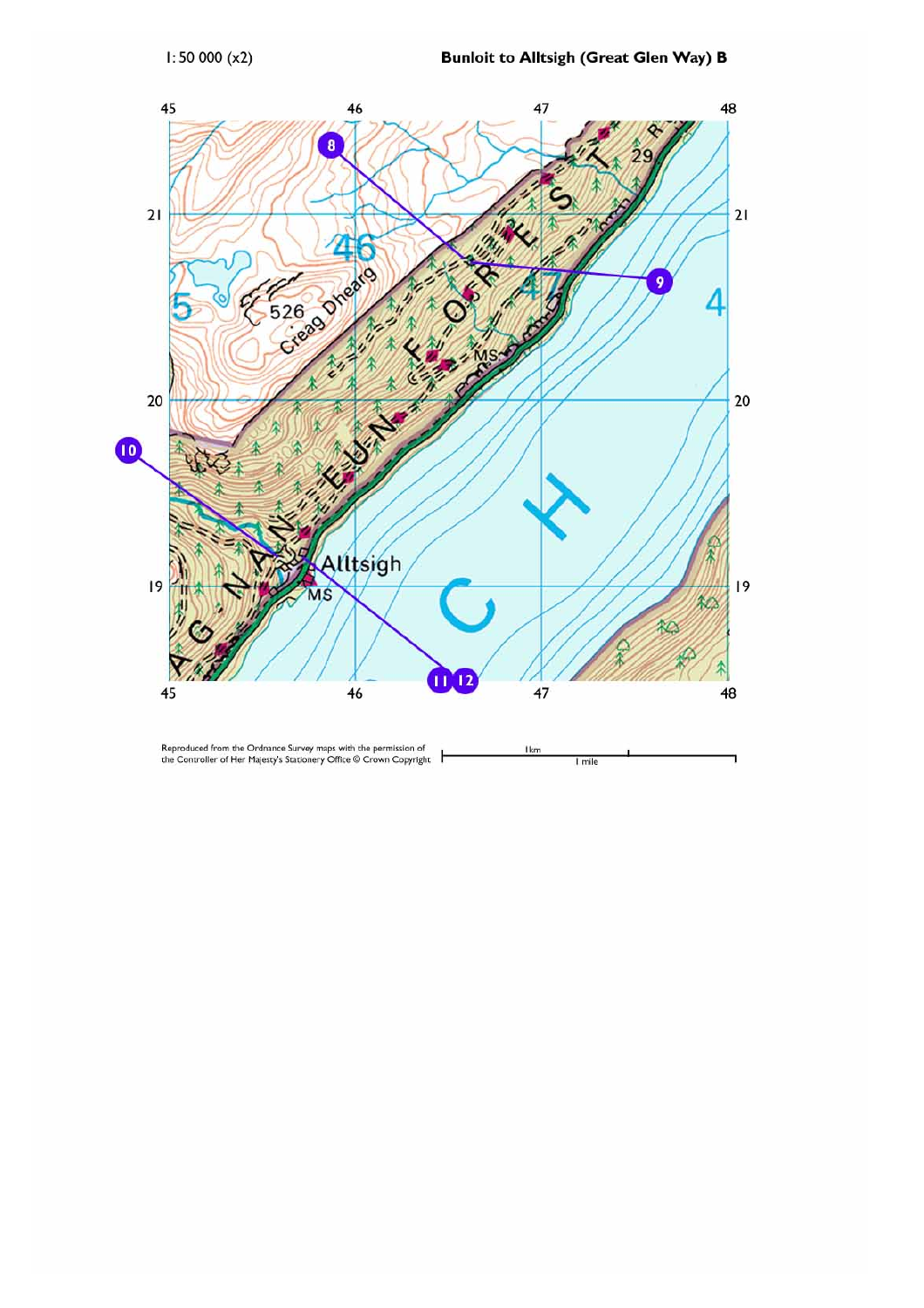| 1  | The car park; follow the sign for Great Glen Walk through a<br>gate and continue to another gate at a burn crossing.                                                              | (Grid ref: 491238) |
|----|-----------------------------------------------------------------------------------------------------------------------------------------------------------------------------------|--------------------|
| 2  | Across the burn you go through two more gates to a<br>junction.                                                                                                                   | (Grid ref: 493238) |
|    | Walk straight on here to a viewpoint overlooking Loch<br>Ness.                                                                                                                    | (Grid ref: 495237) |
| 4  | Continuing after the viewpoint, you reach a fork.                                                                                                                                 | (Grid ref: 495236) |
| 5  | Keep right here, on a narrower path, to another viewpoint.                                                                                                                        | (Grid ref: 492233) |
| 6  | Here is the view across the loch to Foyers (and also south<br>to Fort Augustus - this section offers a succession of<br>views). The narrow path joins a broader track.            | (Grid ref: 488228) |
|    | Along this broad track you arrive at a T-junction.                                                                                                                                | (Grid ref: 480223) |
| 8  | From here it's downhill all the way, first zigzagging through<br>mature forest.                                                                                                   | (Grid ref: 466207) |
| 9  | More views; when you get down to near the level of the<br>loch you are near Alltsigh and you come to a junction.                                                                  | (Grid ref: 466207) |
| 10 | At the junction turn left (signed<br>'Alltsigh'). Before doing so you might like to look at the waterfall at the figure in the photo. You go through a gate<br>and on to the A82. | (Grid ref: 456191) |